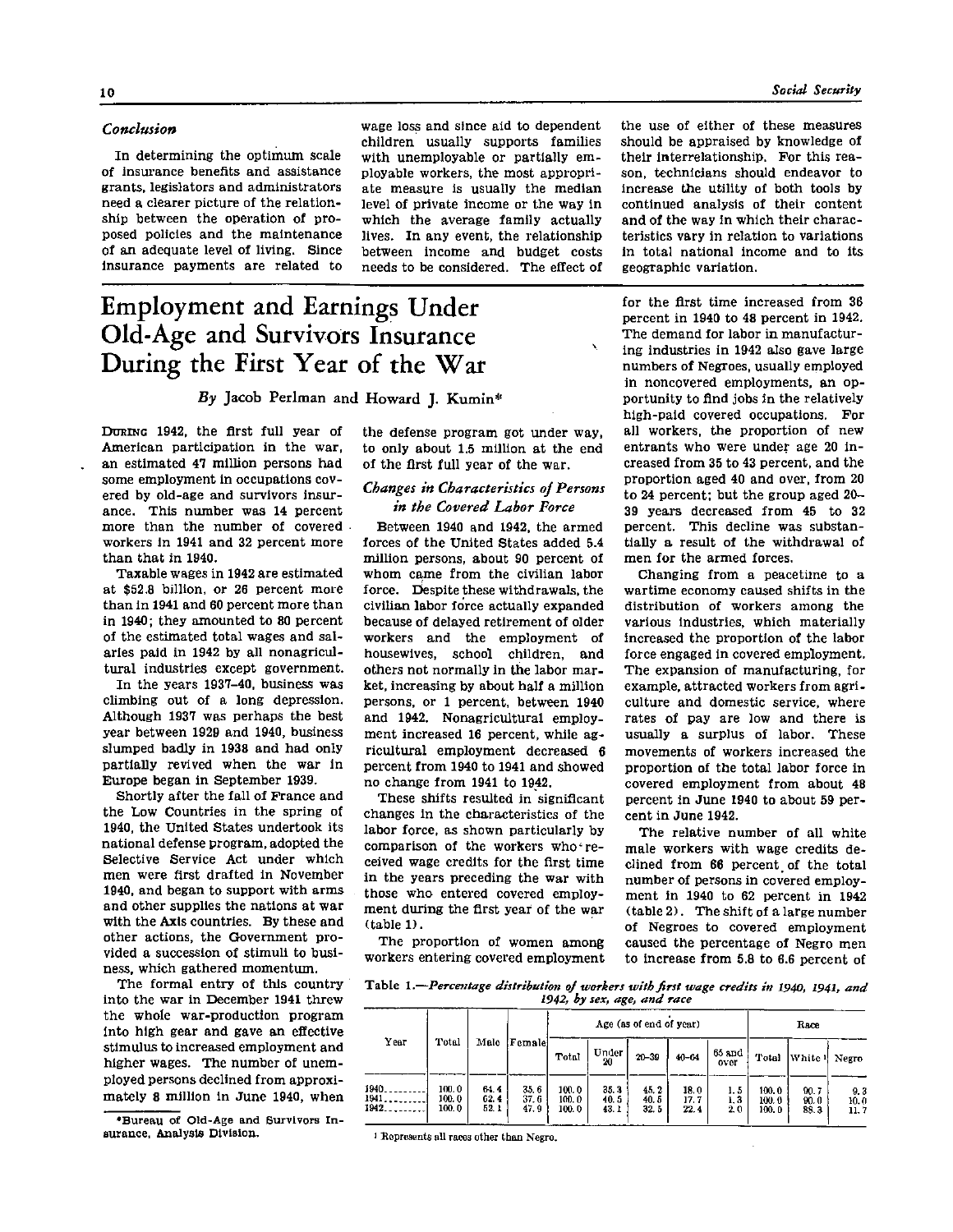Table 2.—*Percentage distribution of all workers with wage credits, by age, race, and sex, 1940, 1941, and 1942* 

| Age, race, and sex                             | 1940                                                     | 1941                                                 | 1942                                                |
|------------------------------------------------|----------------------------------------------------------|------------------------------------------------------|-----------------------------------------------------|
|                                                | 100.0                                                    | 100.0                                                | 100.0                                               |
| Under 20.<br>40-49<br>60-59<br>60-69. <b>.</b> | 8.4<br>34. 6<br>25.0<br>17.1<br>10. 3<br>3. 9            | 10. 7<br>33.7<br>24.2<br>16.7<br>10.2<br>3. 9        | 13.3<br>29.7<br>23. 9<br>17.1<br>10.9<br>4.4        |
| 70 and over                                    | . 7                                                      | . 6                                                  | . 7                                                 |
| White male 1                                   | 66. 5                                                    | 65. 6                                                | 62.3                                                |
| Under 20.<br>20-29<br>50-59<br>70 and over     | 4.8<br>20. 9<br>10. O<br>12.2<br>8. 1<br>3. 3<br>. 6     | 6. 2<br>19. 9<br>15. 8<br>11.7<br>8.0<br>3. 3<br>. ჩ | 7.2<br>16. 2<br>15.1<br>11.4<br>8. 2<br>3. 6<br>. 6 |
| White female 1                                 | 26, 6                                                    | 27.0                                                 | 29.3                                                |
| Under 20.<br>20-29<br>30-39<br>60 and over     | 3.2<br>11. 4<br>6. 3<br>3. 0<br>1.6<br>. Б               | 3.9<br>11. 1<br>6.3<br>3.0<br>1.6<br>. 5             | 5.1<br>10. 7<br>6.7<br>4.2<br>2.0<br>- 6            |
| Negro male                                     | 5. 8                                                     | 6. 3                                                 | 6.6                                                 |
| Under $20$<br>40-49<br>50-59<br>60 and over    | $\cdot$ <sup>4</sup><br>1. 9<br>1.7<br>1.1<br>. 5<br>. 2 | . 6<br>2.2<br>1.7<br>1.1<br>- 6<br>$\cdot$ 2         | $\cdot$ 8<br>2.1<br>1.7<br>1.2<br>. 6<br>. 2        |
| Negro female                                   | 1,1                                                      | 1, 2                                                 | 1.8                                                 |
| Under 20.<br>30-39<br>50 and over              | . 1<br>. 4<br>3<br>$\overline{a}$<br>2<br>$\cdot$ 1      | .1<br>. 4<br>. 4<br>. 2<br>. 1                       | $\overline{2}$<br>. 7<br>. 6<br>з<br>1              |

1 Represents all races other than Negro.

the total. For white women the increase was from 27 to 29 percent; for Negro women, from 1.1 to 1.8 percent.

The age distribution of all workers with wage credits in 1942 reflects the changes already noted in the age characteristics of new entrants.

With the development of the South and West as manufacturing centers, especially in the production of ships and aircraft, the geographic distribution of covered workers also changed. Though all regions of the country showed increases in the number of covered workers, the gains were relatively least in the Northeastern States; as a result, the proportion of workers in covered employment in the industrial States of the Northeast declined from 58 percent in 1940 to 56 percent in 1942 (table 3). In the South and West, newly built plants provided covered employment that had not existed previously for many thousands of workers in those States. In the Northeastern States, on the other hand, much of the war production was concentrated in existing plants converted from civilian production, and

the workers merely shifted from one type of covered employment to another.

In the new industrial localities, moreover, the expansion of covered employment attracted workers from wide areas. The proportion of workers in the country who received wage credits in two or more States (referred to here as migrants)' was almost twice as great in 1942 as in 1940—11.2 percent as against 5.9 percent. Migrants constituted 14 percent of all covered workers in the South and West, but only 9 percent in the Northeastern States. The South and West also accounted for the majority of migrants in 1942—53 percent as against 47 percent in the Northeast—although the South and West included only 44 percent of all covered workers in 1942.

# *Changes in Employment Experience of Persons With Wage Credits*

The war also caused changes in the employment experiences of workers in covered employment—changes which have an important bearing on the operation of the old-age and survivors insurance program. As a result of the abnormal demand for labor and the shift of manpower from civilian pur-

<sup>1</sup> The term is used only in the sense that the worker had wage credits in 2 or more States during the year, not necessarily that there was a change in residence from one State to another, though many workers with wage credits in 2 or more States undoubtedly did have a change in residence. Workers living near State borders often take Jobs in neighboring States as well as in their own, as illustrated by the many workers living in northern New Jersey who alternate between jobs in New Jersey and New York.

Table 3.—*Percentage distribution of workers with wage credits, by geographic region, 1940, 1941, and 1942* 

| Region                                                                                                  | 1940                                   | 1941                                     | 1942                                    |
|---------------------------------------------------------------------------------------------------------|----------------------------------------|------------------------------------------|-----------------------------------------|
| United States                                                                                           | 100.0                                  | 1100. D                                  | 100.0                                   |
| Northeastern States                                                                                     | 58.1                                   | 57.2                                     | 55.7                                    |
| New England<br>Middle Atlantic<br>East North Central                                                    | 8.4<br>26.6<br>23.1                    | 3,3<br>25.5<br>23.4                      | 8.1<br>24.7<br>22.9                     |
| South and West                                                                                          | 41.9                                   | 42.8                                     | 44.3                                    |
| West North Central<br>South Atlantic<br>East South Central<br>West South Central<br>Mountain<br>Pacific | 7.3<br>11.9<br>4.9<br>6.8<br>2.5<br>85 | 7.3<br>12.3<br>5. 2<br>6.9<br>2.4<br>8.7 | 7.3<br>12.1<br>63<br>7.4<br>2. 6<br>9.6 |

suits to the armed forces, new entrants, all of whom were uninsured, began to replace workers with long histories of covered employment and, in most cases, insured status.

In 1940, 18 percent of all workers with wage credits were either new entrants (13 percent) or persons who had returned to covered employment after an absence of a year or more (5 percent). In 1942, such persons comprised 22 percent of the workers with wage credits; the percentage of reentrants remained the same, while the proportion of new entrants had risen to 17 percent.

The reduction in the proportion of long-term workers was caused by their withdrawal from covered employment, largely because of the operation of Selective Service, and their replacement by new workers. The number of new entrants into covered employment increased 45 percent in 1941 over 1940 and 21 percent in 1942 over 1941. The percentage increase in the number of withdrawals was even greater. Between 1940 and 1941, for

Table 4.—*Distribution of migrant<sup>1</sup> and nonmigrant workers and their average wage credits, by region, 1942* 

|                                                                        |                                         | Percentage distribution                | Number<br>of mi-                                     | Average wage credits                                  |                                           |  |  |
|------------------------------------------------------------------------|-----------------------------------------|----------------------------------------|------------------------------------------------------|-------------------------------------------------------|-------------------------------------------|--|--|
| Region<br>$\bullet$                                                    | Non-<br>Migrants<br>migrants            |                                        | grants as<br>percent<br>ot all<br>covered<br>workers | Migrants                                              | Non-<br>migrants                          |  |  |
| United States                                                          | 100.0                                   | 100.0                                  | 11.2                                                 | \$1,288                                               | \$1 105                                   |  |  |
| Northeast.<br>----------------------------                             | 46.7                                    | 56.8                                   | 9.4                                                  | 1,394                                                 | 1,255                                     |  |  |
| New England<br>Middle Atlantic<br>East North Central                   | 6.9<br>21.2<br>18.6                     | 8.2<br>25.1<br>23 5                    | 9.5<br>9.6<br>9.1                                    | 1,362<br>1, 122<br>1,374                              | 1, 219<br>1,250<br>1, 273                 |  |  |
| South and West                                                         | 53.3                                    | 43.2                                   | 13.5                                                 | 1. 184                                                | 907                                       |  |  |
| West North Central<br>East South Central<br>South Atlantic<br>Mountain | 9.3<br>0.7<br>16.0<br>7.1<br>4.8<br>0.4 | 7.1<br>6.1<br>11.6<br>74<br>2,3<br>0.7 | 14. 3<br>14.2<br>14.9<br>10.8<br>20.4<br>10. D       | 1.154<br>1, 113<br>1, 118<br>1, 154<br>1.264<br>1,359 | 899<br>757<br>836<br>763<br>876<br>1, 194 |  |  |

1 Workers with wage credits in 2 or more States.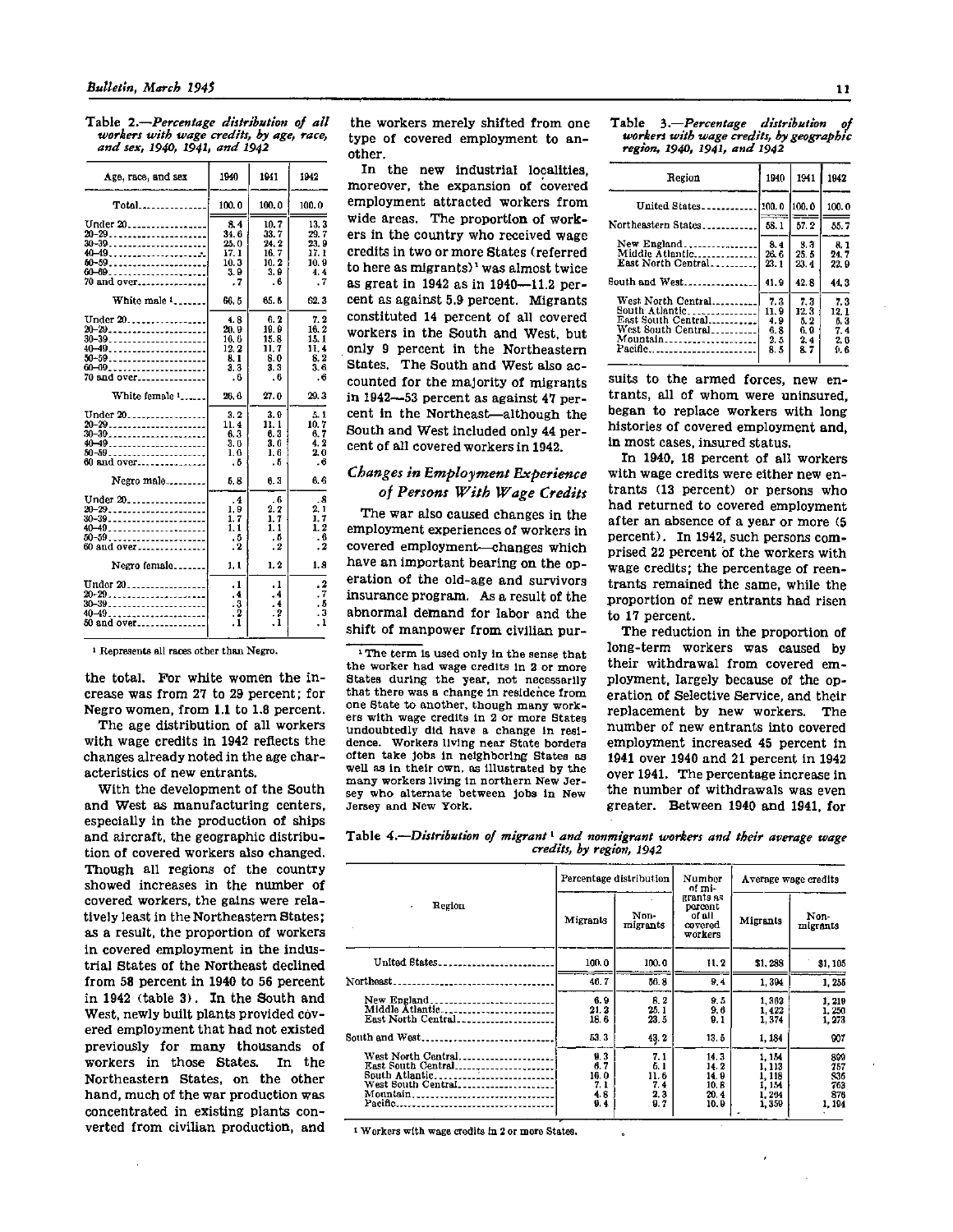example, the number of workers withdrawing from covered employment increased 75 percent, principally because of the entrance of 1.3 million men into the armed forces. In 1940, on the other hand, relatively few men entered the armed forces; Selective Service inductions in that year numbered only 19,000, as compared with 931,000 in 1941. There were 1.6 new entrants for every withdrawal in 1940 and 1.3 new entrants for every withdrawal in 1941.

The large proportion of new entrants into covered employment in 1942, as compared with 1940, was also one of the factors responsible for a decrease in the percentage of persons receiving wage credits in all 4 quarters of the year. In 1942, 53 percent of the workers with wage credits received taxable wages in all 4 quarters; for 1940 the corresponding figure was 58 percent. A comparison of the distribution of workers by yearly patterns of quarters in employment in 1942, as compared with 1940, shows that the greatest increase occurred in the groups which entered covered employment after the first quarter and worked "continuously" after that quarter; that is, in those groups with wage credits in the second, third, and fourth quarters, the third and fourth quarters, or the fourth quarter. Comparing the percentage distribution of "new" and "experienced" workers shows that it was chiefly the new workers who swelled the ranks of covered workers in the last part of 1942. Thus, among the 1, 2, and 3 quarter workers, 67 percent of the new workers had employment in the fourth quarter, as against 14 percent of the experienced workers. Only 9 percent of all new workers had employment in all 4 quarters, however, as against 63 percent of the experienced workers. Conversely, among the 1, 2, and 3-quarter workers, 23 percent of the experienced workers had employment in the first quarter, as against 8 percent of the new workers (table 5).

Workers with consecutive patterns of quarters in employment predominate over those with broken patterns. Among the 3-quarter workers in 1940, 13 percent of all workers had wage credits in either the first, second, and third quarters or the second, third, and fourth quarters, as against 2.7 percent with wage credits in the first, second, and fourth quarters or the first, third, and fourth quarters. In 1942, the greater availability of employment increased the percentage of workers who worked in a continuous stretch of quarters.

Except for the differences already noted, the distribution of workers by

Table 5.—*Percentage distribution of workers by pattern of quarters with wage credits, for each specified employment experience and sex, 1940 and 1942* 

|                                                                                                        | Total                                                       |                                                                     |                                                                     |                                                          | Male                                       |                                              |                                                               |                                                                | Female                                 |                                             |                                                  |                                                                                                                                                                                                                                                                                                                                                                                                                |
|--------------------------------------------------------------------------------------------------------|-------------------------------------------------------------|---------------------------------------------------------------------|---------------------------------------------------------------------|----------------------------------------------------------|--------------------------------------------|----------------------------------------------|---------------------------------------------------------------|----------------------------------------------------------------|----------------------------------------|---------------------------------------------|--------------------------------------------------|----------------------------------------------------------------------------------------------------------------------------------------------------------------------------------------------------------------------------------------------------------------------------------------------------------------------------------------------------------------------------------------------------------------|
|                                                                                                        | 1042                                                        |                                                                     |                                                                     |                                                          |                                            | 1942                                         |                                                               |                                                                | 1942                                   |                                             |                                                  |                                                                                                                                                                                                                                                                                                                                                                                                                |
| Yearly pattern of quarters<br>with wage credits                                                        | 1940                                                        | Total                                                               | "Experienced"<br>workers !                                          | Porkers <sup>1</sup><br>'New"                            | 1940                                       | Total                                        | "Experienced"<br>workers                                      | "New"<br>workers <sup>1</sup>                                  | 1940                                   | Total                                       | "Experienced"<br>workers                         | "New"<br>workers                                                                                                                                                                                                                                                                                                                                                                                               |
|                                                                                                        | 100.0                                                       | 100.0                                                               | 100.0                                                               | 100.0                                                    | 100.0                                      | 100.0                                        | 100.0                                                         | 100.0                                                          | 100.0                                  | 100.0                                       | 100.0                                            | 100.0                                                                                                                                                                                                                                                                                                                                                                                                          |
| 4 quarters                                                                                             | 57.9                                                        | 53.2                                                                | 62.7                                                                | 8.7                                                      | 59.6                                       | 56.5                                         | 64.0                                                          | 99                                                             | 53.2                                   | 45.4                                        | 59.3                                             | 7.5                                                                                                                                                                                                                                                                                                                                                                                                            |
| 3 quarters                                                                                             | 16.0                                                        | 16.4                                                                | 16.0                                                                | 18.2                                                     | 16.0                                       | 16.9                                         | 16.5                                                          | 20.0                                                           | 16.2                                   | 15.1                                        | 14.7                                             | 16.1                                                                                                                                                                                                                                                                                                                                                                                                           |
| 3d. 4th<br>1st.                                                                                        | 8.8<br>4.5<br>1.3<br>1.4                                    | 7.8<br>6.1<br>1.3<br>1.2                                            | 9.0<br>4.2<br>1.5<br>1.3                                            | 1.9<br>15.1<br>$\ddot{o}$<br>. 6                         | 8.7<br>4.6<br>1.3<br>1.4                   | 8.9<br>5.6<br>1.2<br>1.2                     | 9.9<br>4.0<br>1.3<br>1.3                                      | 2.3<br>10.2<br>$\cdot$ <sub>7</sub><br>$\overline{\mathbf{8}}$ | 8.9<br>4.3<br>1.5<br>1.5               | 5.3<br>7.1<br>1.5<br>$\overline{1.2}$       | 6.8<br>4.5<br>1.9<br>1.5                         | 1.4<br>13.6<br>$\frac{6}{5}$                                                                                                                                                                                                                                                                                                                                                                                   |
| 2 quarters                                                                                             | 12.3                                                        | 14.7                                                                | 11.2                                                                | 30.9                                                     | 11.7                                       | 13.4                                         | 10.6                                                          | 31.9                                                           | 13.8                                   | 17.5                                        | 13.0                                             | 29.7                                                                                                                                                                                                                                                                                                                                                                                                           |
| 1st, 2d.<br>.<br>2d, 3d<br>1st.<br>4th<br>Ist,<br>2d,<br>4th                                           | 3.5<br>2.2<br>4.7<br>.5<br>.9<br>.5                         | 4.6<br>2.2<br>6.3<br>$\cdot$<br>$\overline{\phantom{0}}$ . 7<br>. 5 | 5.2<br>1.4<br>3.1<br>$\cdot$ <sup>4</sup><br>$\cdot$ 8<br>$\cdot$ 3 | 1.8<br>5.8<br>21.3<br>$\cdot$ <sub>3</sub><br>. 5<br>1.2 | 3.3<br>2.2<br>4.4<br>.5<br>$\cdot$ 8<br>.5 | 4.7<br>2.1<br>5.1<br>.4<br>$\cdot$ 7<br>$-4$ | 5.2<br>1.4<br>2.3<br>$\cdot$ 4<br>. 7<br>$\cdot$ <sup>3</sup> | 1.9<br>6.8<br>21. 2<br>. 3<br>. 5<br>1.2                       | 4.0<br>2.1<br>5,8<br>- 5<br>. 9<br>. 5 | 4.3<br>2.4<br>8.9<br>.4<br>. 9<br>$\cdot$ 6 | 5.4<br>1.5<br>4.3<br>$\overline{4}$<br>1.0<br>.4 | $\begin{array}{@{}c@{\hspace{1em}}c@{\hspace{1em}}c@{\hspace{1em}}c@{\hspace{1em}}c@{\hspace{1em}}c@{\hspace{1em}}c@{\hspace{1em}}c@{\hspace{1em}}c@{\hspace{1em}}c@{\hspace{1em}}c@{\hspace{1em}}c@{\hspace{1em}}c@{\hspace{1em}}c@{\hspace{1em}}c@{\hspace{1em}}c@{\hspace{1em}}c@{\hspace{1em}}c@{\hspace{1em}}c@{\hspace{1em}}c@{\hspace{1em}}c@{\hspace{1em}}c@{\hspace{1em}}c@{\hspace{1em}}c@{\hspace{$ |
| 1 quarter                                                                                              | 13.8                                                        | 15.7                                                                | 10.1                                                                | 42.2                                                     | 12.7                                       | 12.9                                         | 8.9                                                           | 38.2                                                           | 16.8                                   | 22.0                                        | 13.0                                             | 46.7                                                                                                                                                                                                                                                                                                                                                                                                           |
| <br>lst.<br>$2d$ .<br>------------------<br>3d<br>$\sim$ $\sim$ $\sim$<br>and the contract of the con- | $\bf 3.\,2$<br>1.6<br>3.0<br>6.0<br>$\overline{\mathbf{r}}$ | 4.3<br>1.4<br>2.8<br>7.2                                            | 4. B<br>1.0<br>1.4<br>2.0                                           | 2.0<br>3.6<br>9, 3<br>27.3                               | 3.0<br>1.6<br>2.8<br>5.3                   | 4.3<br>1.3<br>2.4<br>4.9                     | 4.6<br>. 9<br>$\frac{1}{2}$ . 2                               | 2.3<br>3.8<br>10.0<br>22.1                                     | 4.0<br>1.6<br>3.7<br>7.5               | 4.3<br>1.8<br>3.7<br>12.2                   | 5.3<br>1, 2<br>2.0<br>4.5                        | 1.6<br>$\begin{array}{c} 3 & 4 \\ 8 & 5 \\ 33 & 2 \end{array}$                                                                                                                                                                                                                                                                                                                                                 |

1 Having wage credits in 2 or more years.

| Table 6.—Percentage distribution of all |  |                                     |  |
|-----------------------------------------|--|-------------------------------------|--|
|                                         |  | workers and 4-quarter workers, by   |  |
|                                         |  | amount of taxable wages received in |  |
| 1940 and 1942                           |  |                                     |  |

|                                                                                                                                                                                                                                                                                                                                                                                                                                                                                         | 1940                                                                                                                                      |                                                                                                                                                     | 1942                                                                                                                          |                                                                                                                                      |  |  |
|-----------------------------------------------------------------------------------------------------------------------------------------------------------------------------------------------------------------------------------------------------------------------------------------------------------------------------------------------------------------------------------------------------------------------------------------------------------------------------------------|-------------------------------------------------------------------------------------------------------------------------------------------|-----------------------------------------------------------------------------------------------------------------------------------------------------|-------------------------------------------------------------------------------------------------------------------------------|--------------------------------------------------------------------------------------------------------------------------------------|--|--|
| Amount of<br>taxable wages                                                                                                                                                                                                                                                                                                                                                                                                                                                              | $\Lambda$ 11<br>workers                                                                                                                   | $4-1$ uar $-$<br>ter<br>workers                                                                                                                     | All<br>workersl                                                                                                               | 4-quar-<br>ter<br>workers                                                                                                            |  |  |
| $Total$                                                                                                                                                                                                                                                                                                                                                                                                                                                                                 | 100.0                                                                                                                                     | 100.0                                                                                                                                               | 100.0                                                                                                                         | 100.0                                                                                                                                |  |  |
| \$1-199<br>200–399 <sub>-----</sub> -------<br>$400 - 599$<br>600-799<br>800–999<br>1, 000–1, 199 <sub>-------</sub>  <br>1, 000–1, 199<br>1, 200–1, 399<br>1, 400–1, 599<br>1, 400–1, 599<br>1, 800–1, 999<br>1, 800–2, 199<br>2, 200–2, 399<br>2, 400–2, 599<br>2, 400–2, 799<br>2, 800–2, 709<br>2, 800–2, 709<br>$2,800-2,909$                                                                                                                                                      | 22.8<br>10.3<br>9. G<br>10.2<br>8.7<br>7.4<br>6.6<br>-6. 5<br>4.3<br>3.6<br>2.5<br>$\overline{1}$ . 7<br>1.3<br>1.0<br>7<br>$\frac{7}{3}$ | 2.1<br>6. 1<br>9. 0<br>13.1<br>12.3<br>11. 1<br>10.3<br>8.9<br>7. 0<br>5.9<br>4.2<br>2.8<br>2.1<br>1.6<br>1. 1                                      | 20. 7<br>10. 5<br>8. O<br>7.3<br>7.2<br>6.4<br>5.5<br>4.8<br>4.4<br>4.1<br>3.7<br>3, 1<br>2.7<br>2, 2<br>1.9                  | 1, 1<br>3. 0<br>4. 9<br>7.5<br>D. 5<br>9.4<br>8.6<br>7. 9<br>7.5<br>7.2<br>6.5<br>5.6<br>4.8<br>4.0<br>$\frac{3}{9}$ . $\frac{3}{2}$ |  |  |
| Male.                                                                                                                                                                                                                                                                                                                                                                                                                                                                                   | 100.0                                                                                                                                     | 3.4<br>100.0                                                                                                                                        | 7. 5<br>100.0                                                                                                                 | 100.0                                                                                                                                |  |  |
| \$1-199------------<br>200-399<br>$400 - 599$<br>600–799 <sub>------</sub> -----<br>$800-999$<br>$800-999$<br>$1, 000-1, 199$<br>$1, 200-1, 399$<br>$1, 400-1, 599$<br>$1, 600-1, 799$<br>$1, 600-1, 999$<br>$2, 200-2, 399$<br>$2, 200-2, 399$<br>$2, 200-2, 399$<br>$2, 300-2, 509$<br>$\left[\begin{array}{c} 2,400-2,599 \ 2,600-2,799 \end{array}\right]$<br>$\left[\frac{2}{3}, \frac{800-2}{3}, \frac{999}{300} \right]$                                                         | 10.5<br>9.4<br>7.9<br>8, 4<br>8.0<br>7. 9<br>7.7<br>6.9<br>5.5<br>4.7<br>3.4<br>2.3<br>1.7<br>1.3<br>. 0<br>4.5                           | 1. 6<br>3. 7<br>6.1<br>9. 3<br>10.3<br>11.1<br>11.5<br>10. G<br>8.7<br>7.5<br>$\begin{array}{c} 5.4 \\ 3.7 \end{array}$<br>2,7<br>2.1<br>1.4<br>4.4 | 15.6<br>8.7<br>6.9<br>6. 1<br>5.7<br>5, 5<br>5. 5<br>5, 4<br>5, 4<br>5. 4<br>5. 0<br>4.4<br>3. 8<br>$\frac{3.1}{2.7}$<br>10.8 | . 5<br>2.1<br>3.3<br>4.6<br>5.8<br>6.7<br>7.4<br>8.0<br>8.5<br>8.7<br>$\frac{8}{7}$ 3<br>6.4<br>5.3<br>4.5<br>12.4                   |  |  |
| Female                                                                                                                                                                                                                                                                                                                                                                                                                                                                                  | 100.0                                                                                                                                     | 100.0                                                                                                                                               | 100.0                                                                                                                         | 100.0                                                                                                                                |  |  |
| \$1-199<br>200–399 <i></i><br>$400 - 599$<br>600-799<br>$\begin{array}{ll} 800-999 & \ldots \end{array} \begin{array}{ll} 2, & \ldots \end{array} \begin{array}{ll} 2, & \ldots \end{array} \begin{array}{ll} 1, & 000-1, & 199 \ldots \end{array} \begin{array}{ll} 1, & 000-1, & 399 \ldots \end{array} \begin{array}{ll} 1, & 400-1, & 599 \ldots \end{array} \begin{array}{ll} 1, & 400-1, & 599 \ldots \end{array} \begin{array}{ll} 1, & 600-1, & 999 \ldots \end{array} \begin{$ | 31. O<br>14.4<br>14.1<br>14. 9<br>10.6<br>6.3<br>3.7<br>2.1<br>1.0<br>$\cdot$ 7<br>$\ddot{.4}$<br>$\cdot$ <sup>2</sup><br>$\frac{1}{3}$   | 3. 8<br>0.3<br>17.5<br>24. 2<br>18. ā<br>11.2<br>6. 8<br>3. S<br>1.9<br>1.2<br>1.9                                                                  | 31. 8<br>14.5<br>10.6<br>10.0<br>10.3<br>8.3<br>Б. Ө<br>3.5<br>2.2<br>1.3<br>۶.<br>. 4<br>. 4                                 | 2.0<br>5.4<br>9.5<br>16, 3<br>19.8<br>17. O<br>11.9<br>7.6<br>4. 7<br>29<br>3. 9                                                     |  |  |

number and pattern of quarters in employment was about the same in 1942 as in 1940. More than half the workers received taxable wages in all 4 quarters; the remainder were about equally divided among those with only 1, 2, or 3 quarters of wage credits in the year. Relatively more men than women had wage credits in all 4 quarters, the percentages being 57 and 45, respectively, in 1942. Among Negroes, the percentages with wage credits in all 4 quarters were 49 for the men and 26 for the women. A substantial proportion of all persons with some covered employment in 1942 had not worked steadily throughout the year, even when their covered employment is measured by so gross a yardstick as receipt of \$1 or more in taxable wages in a calendar quarter.

<sup>2</sup> Having wage credits for the first time.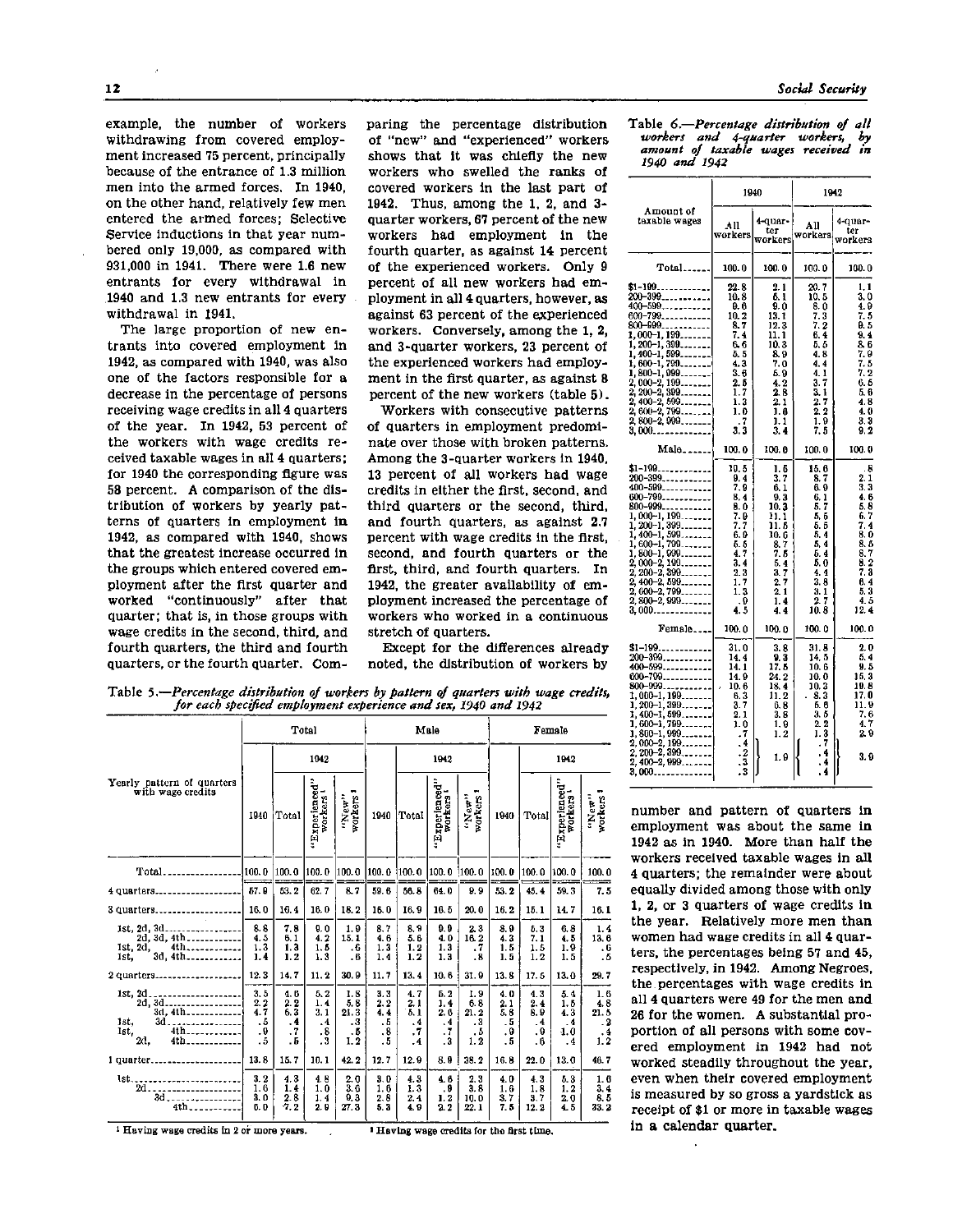There were relatively more young persons among the workers with wage credits in only 1, 2, and 3 quarters in 1942 than among those with wage credits in all 4 quarters. The median age was 35 years for the 4-quarter workers, 31 years for 3-quarter workers, and about 29 years for 1 and 2 quarter workers.

## *Changes in Earnings in Covered Employment*

Fully as striking as the increase in the number of persons in covered employment between 1940 and 1942 was the increase in their taxable wages. The average amount of taxable wages received by all workers was \$926 in 1940 and \$1,118 in 1942, an increase of 21 percent; for persons with employment in all 4 quarters the average rose 29 percent, from \$1,303 to \$1,678. These figures do not represent aver-



Chart **1.**—*Percentage distribution of "experienced" 4-quarter workers by amount of wage credits, for each sex, 1940 and 1942* 

age *total* wages received by workers in covered occupations, because all wage payments after the first \$3,000 in the year, being nontaxable, have been excluded in computing the average. The proportion receiving \$3,000 or more was 7.5 percent in 1942, as

20  $10$  $\Omega$ \$2400-53000 2599 WAGE CLASS against 3.3 percent in  $1940$  (table 6).

Among the 4-quarter workers, the proportion rose from 3.4 percent in 1940 to 9.2 percent in 1942. The proportion of workers receiving less than \$200, on the other hand, was only slightly less in  $1942$  (21 percent) than in 1940 (23 percent).

As table 7 indicates, the improvement in taxable earnings was best reflected, perhaps, in the increased amount of wage credits received by men with 4 quarters in employment and with wage credits in 2 or more years. The distribution of taxable wages received by such workers shows modal concentration between \$1,800 and \$1,999 in 1942, whereas in 1940 the concentration was between \$1,200 and \$1,399. During this period the percentage receiving less than \$1,800 declined, and the percentage receiving more than that amount increased correspondingly.

The distribution of women who had 4 quarters of wage credits and who worked in 2 or more years in covered employment showed similar increases but on a much smaller scale. A comparison of the percentage distributions of 1940 and 1942 shows that the modal concentration for this group rose from \$600-799 to \$800-999, with sharp declines in the percentage earning less than \$900 in 1942 and corresponding increases in the percentage earning more than that amount.

The rise in taxable wages for 4quarter workers may be ascribed to increased steadiness of employment within the quarters, lengthened hours of work, occupational upgrading, and increased wage rates, all of which affected men to a relatively greater extent than women.

The distributions of new workers also showed increases between 1940 and 1942 in the amount of taxable

able 7.—Percentage distribution of "experienced" workers <sup>1</sup> by amount of wage credi for selected quarters with wage credits, for each sex, 1940 and 1942

| Amount of wage credits |                                                                                                                      | Total                                                                                                                   |                                                                                                                                          | Male                                                                                                                       |                                                                                                                                                          | Female                                                                                                                                                     |  |
|------------------------|----------------------------------------------------------------------------------------------------------------------|-------------------------------------------------------------------------------------------------------------------------|------------------------------------------------------------------------------------------------------------------------------------------|----------------------------------------------------------------------------------------------------------------------------|----------------------------------------------------------------------------------------------------------------------------------------------------------|------------------------------------------------------------------------------------------------------------------------------------------------------------|--|
|                        | 1940                                                                                                                 | 1942                                                                                                                    | 1040                                                                                                                                     | 1942                                                                                                                       | 1940                                                                                                                                                     | 1942                                                                                                                                                       |  |
|                        | 100.0                                                                                                                | 100.0                                                                                                                   | 100.0                                                                                                                                    | 100.0                                                                                                                      | 100.0                                                                                                                                                    | 100.0                                                                                                                                                      |  |
|                        | 17.1<br>10.2<br>10.0<br>11. 1<br>9. 6<br>8.2<br>7.3<br>6.1<br>4.8<br>4.0<br>2. B<br>1.9<br>1.4<br>1. 1<br>. 8<br>3.6 | 13.3<br>8. 6<br>7.6<br>7. 7<br>8.0<br>7. 3<br>6. 4<br>5. 7<br>6.2<br>4. 9<br>4.4<br>3.7<br>3. 2<br>2, 7<br>2. 2<br>9. 1 | 14. 6<br>8.7<br>8.0<br>8. 9<br>8.7<br>8.6<br>8.4<br>7. 6<br>6. 1<br>5.2<br>3.7<br>2. 5<br>1.9<br>1.4<br>1.0<br>4.8                       | 10. 8<br>7. 1<br>6.4<br>6. 0<br>6.0<br>5.9<br>6. 0<br>6. O<br>ß. 1<br>6. 1<br>s. 7<br>5.0<br>4.3<br>3. O<br>3.0<br>12 a    | 23.8<br>14.3<br>15.5<br>17.1<br>12.2<br>7.2<br>4.2<br>2. 4<br>1.2<br>$\cdot$ <sub>8</sub><br>. 6<br>. 2<br>$\cdot$<br>. 1<br>. 1<br>$\cdot$ <sup>3</sup> | 20.2<br>12.6<br>11.0<br>12.0<br>13.4<br>11.1<br>7. 6<br>4.8<br>29<br>1.8<br>1.0<br>. 6<br>$\frac{3}{2}$<br>. 1<br>- 6                                      |  |
|                        | 100.0                                                                                                                | 100.0                                                                                                                   | 100.0                                                                                                                                    | 100.0                                                                                                                      | 100.0                                                                                                                                                    | 100.0                                                                                                                                                      |  |
|                        | 2.0<br>4.9<br>8.9<br>13.2<br>12,4<br>11.2<br>10.4<br>8.9<br>7.0<br>5.9<br>42<br>2.8<br>2.1<br>1.6<br>1.1<br>3.4      | . Э<br>2, 6<br>4.6<br>7. 1<br>9.4<br>9.5<br>8.7<br>8. 0<br>7. 6<br>7.3<br>6. G<br>5. 7<br>5.0<br>4. 1<br>3.4<br>9. 5    | 1.4<br>3.6<br>6.0<br>9.3<br>10.3<br>11. 1<br>11. 7<br>10. 6<br>8.8<br>7. 6<br>5.4<br>3.7<br>2.7<br>2.1<br>1.4<br>4. 4                    | $\cdot$ 7<br>1.9<br>3.1<br>4.4<br>5.7<br>6. 6<br>7. 4<br>S. O<br>8.6<br>8. 8<br>8. 3<br>7. 4<br>6. 5<br>5.4<br>4.5<br>12.7 | 3. 6<br>0. 0<br>17.4<br>24.5<br>10.7<br>11.3<br>6. 7<br>3. 8<br>1.9<br>1.2<br>. 6<br>. 4<br>$\cdot$ 2<br>. 2<br>. 1<br>. 4                               | 1. 6<br>4. P<br>8.8<br>14.9<br>20.2<br>17.6<br>12.3<br>7.8<br>4.8<br>3.0<br>1.6<br>۰ġ<br>$\ddot{\phantom{a}}$<br>. 3<br>$\overline{\mathbf{2}}$<br>$\cdot$ |  |
|                        | 100.0                                                                                                                | 100.0                                                                                                                   | 100.0                                                                                                                                    | 100.0                                                                                                                      | 100.0                                                                                                                                                    | 100.0                                                                                                                                                      |  |
| $$1 - 199$ .           | 14.4<br>21.1<br>19.6<br>13.8<br>91<br>5.9<br>3. D<br>2. 5<br>1.5<br>1.1<br>$\cdot$ 7<br>. 5<br>3<br>2<br>3<br>5. 1   | 8. 3<br>14.4<br>15.9<br>13.3<br>9. 9<br>7.2<br>6. 3<br>3.7<br>2.6<br>1.9<br>1, 3<br>. 9<br>. 6<br>. 4<br>. 5<br>13.8    | 11.9<br>17.6<br>17.2<br>14. 1<br>10.7<br>7.3<br>5.0<br>3.3<br>1.9<br>1.4<br>. 9<br>$\cdot$ 7<br>$\ddot{\phantom{1}}$<br>. 3<br>4<br>6. 9 | 6. 1<br>10.9<br>12.4<br>11.8<br>10.2<br>8.3<br>6.5<br>4.8<br>3.4<br>2.4<br>1.7<br>1, 2<br>. 8<br>. 6<br>7<br>18.2          | 21.2<br>30.6<br>25.7<br>13.1<br>5.0<br>2. 2<br>. 9<br>.4<br>. 2<br>. 1<br>$(2)$<br>. 1<br>$\left( 2\right)$<br>ŕ۱<br>$^{\scriptscriptstyle (1)}$<br>. 5  | 14.8<br>25. O<br>25.7<br>17.6<br>8.8<br>4. 2<br>1.8<br>$\cdot$ 7<br>. 3<br>$\ddot{\mathbf{2}}$<br>$\cdot$ 1<br>$\cdot$ 1                                   |  |

1 Having wage credits in 2 or more years.

2 Less than 0.05 percent,

PERCENT

30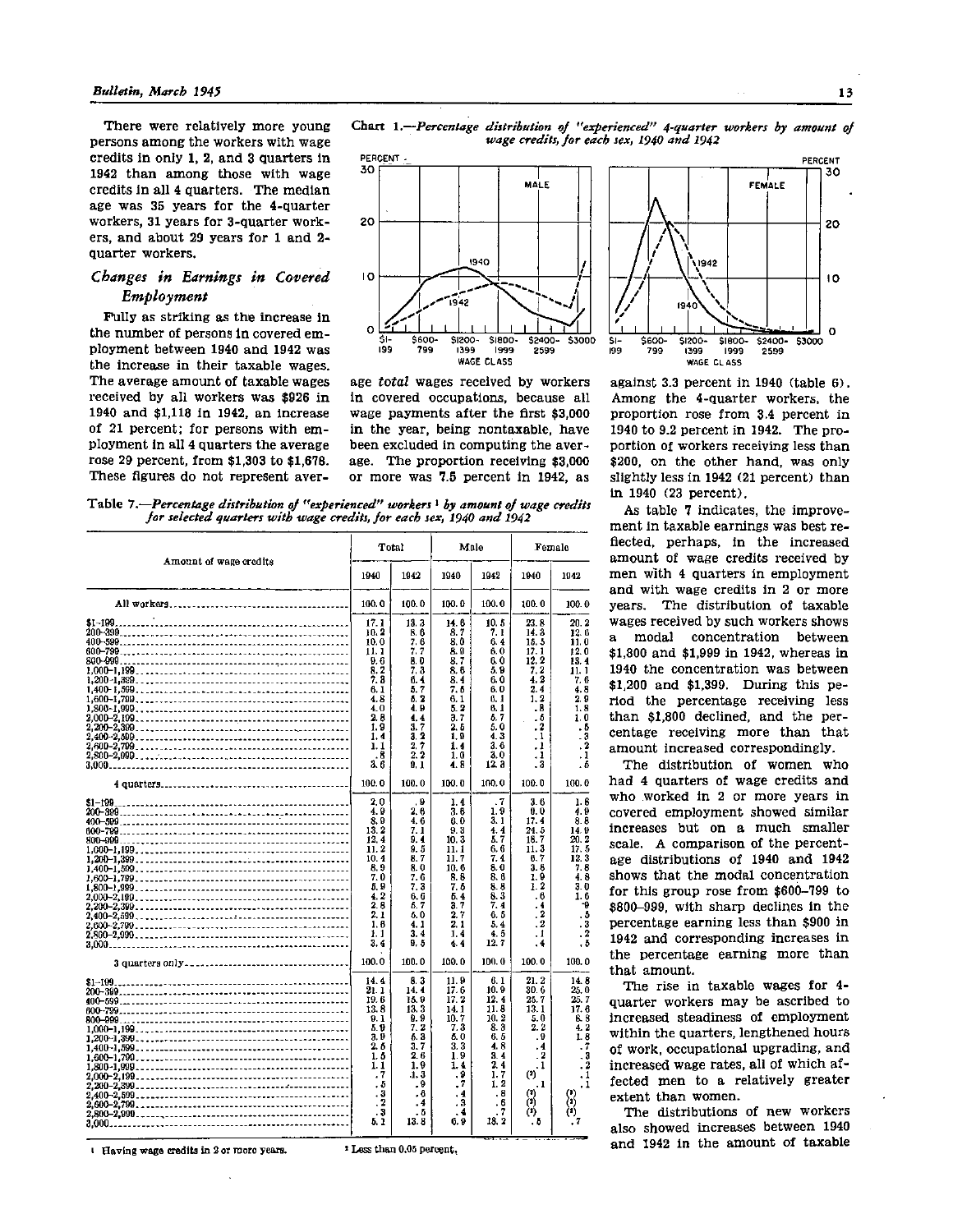PERCENT

wages paid, but the increases among the 4-quarter workers have been obscured by the extension of coverage in 1940 to maritime and national-bank employees (table 8). Since practically all these were 4-quarter workers, receiving relatively high wages, the percentage of new workers in the higher wage brackets was higher in 1940 than in 1942.

The rise in average wage credits between 1940 and 1942 was relatively greatest among the youngest workers and Negroes. The average annual taxable wage of Negroes rose 36 percent, as compared with the rise of 24 percent for white workers. For Negro women, however, the average was 0.4 percent less in 1942 than in 1940, primarily because of the short-term employment of many who entered covered employment for the first time in Chart 2.—*Percentage distribution of "new" 4-quarter workers by amount of wage credits, for each sex, 1940 and 1942* 



1942. Those with wage credits in all 4 quarters, on the other hand, had an average annual taxable wage in 1942 which was 21 percent greater than the corresponding average for 1940.

In relation to age, the rise in the

30 **FEMALE** 20 10 1940  $\mathbf{o}$  $5 -$ \$600 \$1200 \$1800-\$2400 \$3000 199 799 1399 999 2599 WAGE CLASS

average annual taxable wage was greatest for those under 20 years of age, and progressively less for each older group. This youngest group received an annual average taxable wage of \$228 in 1940 and \$388 in 1942, an increase of 70 percent. Among the workers aged 70 and over, the increase was only 5 percent.

For workers in each age group except those under 20, the percentage increase was greater for 4-quarter workers than for all workers. The average taxable wage of all workers increased 21 percent; that of 4-quarter workers, 29 percent. Among the 4-quarter workers, the average of the under-20 group rose from \$527 in 1940 to \$848 in 1942, or 61 percent; for those 20-24 years of age, the increase was 50 percent, and for those aged 70 and over, 15 percent. Inasmuch as the 4-quarter workers probably had fairly steady work in 1940 as well as in 1942, the rise in taxable wages may be ascribed chiefly to lengthened hours of work, occupational upgrading, and increased wage rates.

Migrant workers received taxable wages averaging  $$1,288$  in 1942, as against \$1,105 for nonmigrant workers (table 4). There are several reasons for this difference. A substantial proportion of workers with wage credits in 1942—39 percent received less than \$600 in taxable wages. For the most part, such low earnings during a prosperous year in dicate short-term employment, and it is probable that most of the workers with only brief periods of employment were nonmigrants. The inclusion of a large number of short-term workers among the nonmigrant group lowers their average. Moreover, a higher percentage of migrant than of nonmigrant workers were men, whose wage rates and total earnings are



| Amount of wage credits |                                                                                                                                      | Total                                                                                                                                         | Male                                                                                                                                                               |                                                                                                                              | Female                                                                                                                          |                                                                                                                                                           |
|------------------------|--------------------------------------------------------------------------------------------------------------------------------------|-----------------------------------------------------------------------------------------------------------------------------------------------|--------------------------------------------------------------------------------------------------------------------------------------------------------------------|------------------------------------------------------------------------------------------------------------------------------|---------------------------------------------------------------------------------------------------------------------------------|-----------------------------------------------------------------------------------------------------------------------------------------------------------|
|                        | 1940                                                                                                                                 | 1942                                                                                                                                          | 1940                                                                                                                                                               | 1942                                                                                                                         | 1940                                                                                                                            | 1942                                                                                                                                                      |
|                        | 100.0                                                                                                                                | 100.0                                                                                                                                         | 100.0                                                                                                                                                              | 100.0                                                                                                                        | 100.0                                                                                                                           | 100.0                                                                                                                                                     |
|                        | 66.3<br>15.6<br>6.5<br>3. 1<br>1.8<br>1.3<br>1.1<br>. 9<br>. 6<br>$\overline{\phantom{0}}$<br>.4<br>. 3<br>$\cdot$ 2<br>$\cdot$ 2    | 55.6<br>19.3<br>10.0<br>5.6<br>3.2<br>2.0<br>1. 3<br>.8<br>.6<br>$\cdot$ <sup>4</sup><br>$\cdot$ 3<br>$\cdot$<br>$\overline{2}$<br>$\cdot$    | 62.4<br>16.0<br>7.2<br>3. 8<br>2, 2<br>1.5<br>1.2<br>1.0<br>. 8<br>.8<br>. 5<br>. 4<br>. 4<br>$\cdot$ 3                                                            | 49.8<br>18.8<br>10.4<br>6.4<br>4.2<br>2.0<br>2. 1<br>1.4<br>1.0<br>.8<br>$\ddot{\phantom{0}}$<br>. 4<br>. 3<br>. 2           | 73.8<br>14.9<br>5.3<br>1.9<br>1.1<br>.8<br>. 8<br>. 6<br>. 3<br>$\cdot$<br>. 1<br>ጠ<br>ŕń,<br>ò                                 | 62.0<br>10.7<br>9.5<br>4.7<br>2.1<br>1.0<br>- 5<br>$\cdot$ 2<br>$\cdot$ 1<br>$\cdot$ 1<br>(1)                                                             |
|                        | . 2<br>۵.<br>100.0                                                                                                                   | . 1<br>. 3<br>100.0                                                                                                                           | . 2<br>1.3<br>100.0                                                                                                                                                | $\cdot$ 2<br>.5<br>100.0                                                                                                     | (*)<br>- 1<br>100.0                                                                                                             | 100.0                                                                                                                                                     |
| 2.000-2.199            | 7.9<br>13.7<br>14.7<br>11.8<br>8.3<br>7.6<br>7.2<br>6.5<br>4.5<br>4.2<br>3.0<br>23<br>1.9<br>1.5<br>1.2<br>3.7<br>100.0              | 6. 1<br>14.2<br>17.3<br>17.8<br>12.5<br>R. 3<br>5. 9<br>4.3<br>a. 2<br>2.7<br>20<br>1.4<br>1.2<br>.8<br>. 7<br>1.5<br>100.0                   | 7.0<br>10.9<br>11.8<br>10. 9<br>8.4<br>7.6<br>6.8<br>6.9<br>5. 3<br>5.4<br>3.9<br>3. 3<br>2.7<br>2.1<br>1, 7<br>5.3<br>100.0                                       | 5.5<br>12, 3<br>13.6<br>13.4<br>11.1<br>9.1<br>7.5<br>5. 9<br>4.8<br>4. 2<br>3.2<br>2.3<br>2.0<br>1.4<br>1.2<br>2.5<br>100.0 | 9.8<br>20. 0<br>20.9<br>13.6<br>8. 3<br>7.7<br>8.0<br>5.6<br>28<br>1.6<br>.8<br>.3<br>$\cdot$<br>. 2<br>0<br>$\cdot$ 2<br>100.0 | 6.8<br>16.9<br>22.9<br>23.7<br>14.8<br>7.1<br>3.5<br>2. 1<br>1.1<br>.6<br>. 2<br>$\cdot$ <sub>1</sub><br>$\cdot$ 1<br>$\cdot$<br>$^{(1)}$<br>. 1<br>100.0 |
|                        | 29.8<br>31.2<br>19.4<br>8.0<br>4.3<br>2.0<br>1.3<br>$\cdot$ 7<br>. 4<br>٠4<br>. 2<br>$\cdot$ 2<br>$\cdot$<br>$\cdot$ 1<br>. 1<br>1.7 | 19.9<br>26.1<br>21.1<br>12.1<br>7.0<br>4. 6<br>3.2<br>1.9<br>1.3<br>. 8<br>. G<br>$\cdot$ 4<br>$\cdot$ <sub>3</sub><br>$\cdot$ 2<br>. 1<br>.4 | 26.5<br>27.5<br>19.8<br>10. 1<br>5. 7<br>2.8<br>1.9<br>1.0<br>. 6<br>٠ő<br>$\cdot$ <sub>3</sub><br>$\ddot{\textbf{3}}$<br>$\cdot$ 2<br>$\cdot$<br>$\cdot$ 2<br>2.5 | 18. 1<br>23.2<br>17.3<br>11. 7<br>8.6<br>6.2<br>4.7<br>3. 1<br>2. 1<br>1.4<br>1. 1<br>. 7<br>, 5<br>. 3<br>. 2<br>. 8        | 36.4<br>38.8<br>18.6<br>3.6<br>1.5<br>. 5<br>. 3<br>$\cdot$<br>. 1<br>. 1<br>0)<br>رة<br>(1)<br>n<br>. 1                        | 22.3<br>30.3<br>26.2<br>12.5<br>4.8<br>2.3<br>1.1<br>$\cdot$ 3<br>$\cdot$ I<br>1.                                                                         |

1 Having wage credits for the first time.

2 Less than 0.05 percent.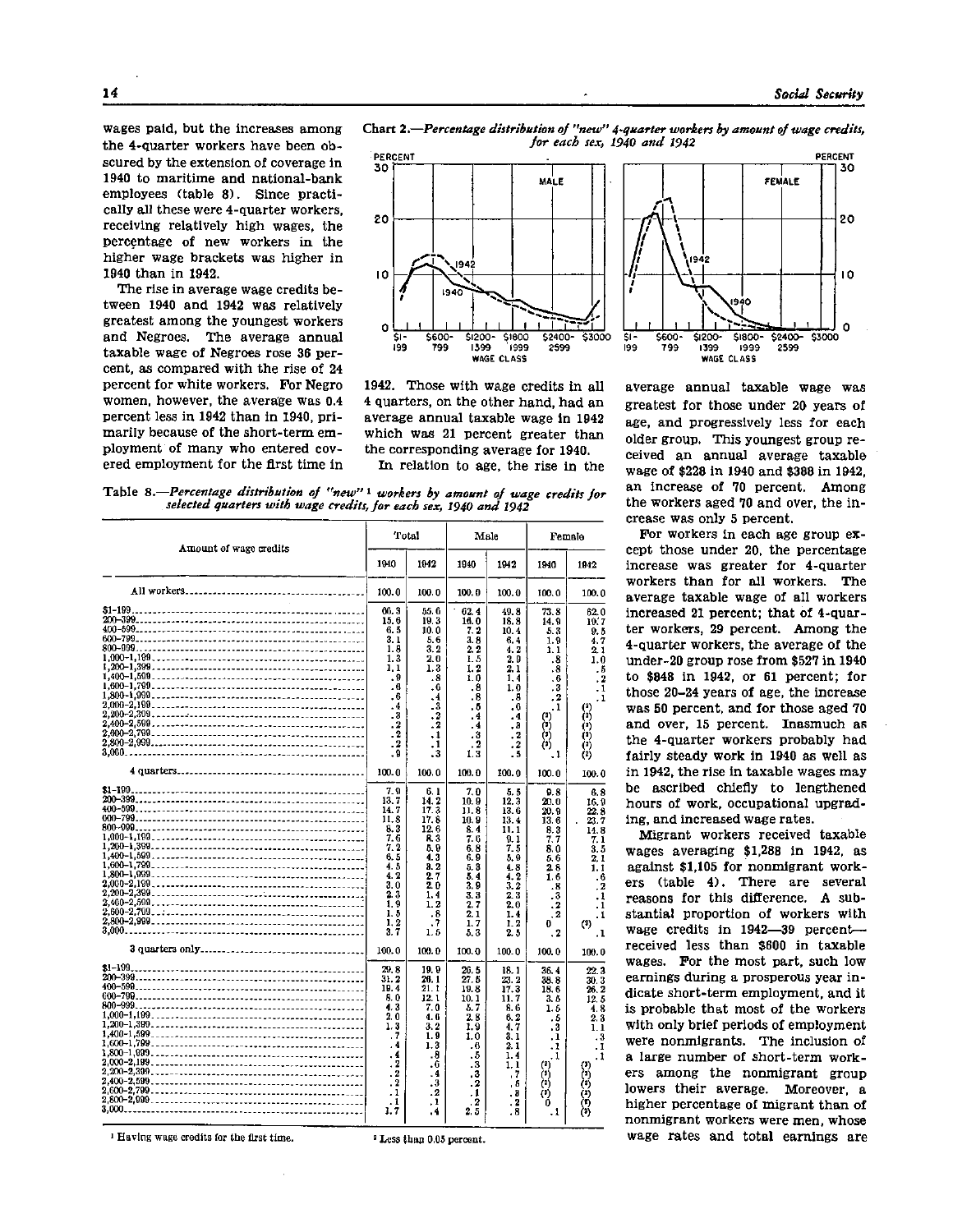typically higher than those of women workers. In 1942, 79 percent of the persons with wage credits in two or more States were men, as against 68 percent among workers with wage credits in a single State. A third factor making for higher earnings among migrant workers is that this group contains a number of persons who, although working for a single employer, are transferred from State to State. Such workers are often highly trained and steadily employed at good wages, and their earnings tend to raise the average for the migrant group as a whole.

#### *Changes in Insurance Status of Workers*

It is estimated that 6.4 million more persons were fully or currently insured<sup>2</sup> under old-age and survivors insurance at the beginning of 1943, the second full year of the war, than at the beginning of 1941. From an estimated 24.9 million at the beginning of 1941, the number rose to 31.3 million at the beginning of 1943. In spite of this increase, the percentage insured among all estimated living workers with wage credits declined from 55 percent at the beginning of 1941 to 53 percent at the beginning of 1943.

The major reason for this percentage decline was the abnormal influx of new entrants into covered employment during 1941 and 1942. Moreover, the number of persons who have withdrawn from covered employment without having become entitled to benefits is cumulatively increasing. Some of these persons were insured when they left covered employment but lost their insured status some time afterward; others never were insured. Data on the number of persons with

wage credits who have died are incomplete,<sup>3</sup> and none are available on the number of workers who have become totally incapable of gainful employment or on the number of women who have withdrawn from the covered labor market in order to manage their own households. It is expected, however, that the number of women who withdraw will increase considerably after the war. Except for those who will have become permanently insured, these women will eventually lose the insured status acquired during their stay in covered employment. thus boosting the percentage of all women with wage credits who are uninsured.

A higher proportion of the workers with wage credits had only currently insured status at the beginning of 1943—5.2 percent—than at the beginning of 1941—1.5 percent. The proportion of fully insured individuals declined from 53 percent at the beginning of 1941 to 47 percent at the beginning of 1943, although the absolute number increased. The proportion of persons with only currently insured status may be expected to increase, whereas the proportion fully insured may change very little or even decline, owing to the fact that, as time goes on, the requirements for fully insured status become progressively more rigorous for most persons who were 21 years old before January 1, 1937. At the beginning of 1941, a worker who had attained age 21 before January 1, 1937, but was under age 65 needed 8 quarters of coverage out of the 16 calendar quarters that had elapsed since the start of the program in order to be fully insured, and only 6 out of the last 12 to be currently insured. At the beginning of 1943, however, such a person needed 12 quarters of coverage to be fully insured and still needed

3 Estimates of the proportion of living persons with wage credits who were uninsured at the beginning of 1941 and 1943 differ only by about 0.5 percentage points from the proportion uninsured computed from the tabulated data. The tabulated data do not include deceased workers on whose wage records survivor benefits had been awarded but do include an unknown number of dead workers, most of whom were uninsured. Because of the slight differences in these percentages and because of the difficulty of estimating the number of live workers by pattern of years with wage credits, the proportions insured or uninsured given in this article are those shown by the tabulated data. The effect of including dead workers in the data is to raise the proportion uninsured, because raise the proportion uninsured, because<br>most of the unknown dead are classified as<br>uninsured.

only 6 out of the last 12 to be currently insured.

Differences among the sex, race, and age groups in the percentage insured at the beginning of 1943, as compared with the beginning of 1941, arose primarily out of the relative differences in the various groups who had first entered covered employment between 1940 and 1940 and 1940 and 1940 and 1940 and 1940 and 1940 and 1940 and 1940 and 1940 and 1940 and 194 between 1940 and 1942. Although the same percentage of men with wage credits was insured at the beginning of 1941 as at the beginning of 1943-58 percent-the corresponding percentage for women decreased from 46 to 41 percent. This decline chiefly reflects the large numbers of women who entered covered employment between 1940 and 1942 and had not been in covered employment long enough to become even currently insured. It is also partly a reflection of the growing numbers of women with wage credits<br>who had left covered employment.

At the beginning of 1943, a greater proportion of the younger workers under 25 years of age, and a smaller proportion of those aged 25 and over, were fully insured than at the beginning of 1941. For those under 20, the percentage of fully insured individuals rose from 11 percent at the beginning of 1941 to 13 percent at the beginning of 1943; and for those 20- 24 years of age, from 48 to 52 percent. At age 25 the percentages began to decline progressively. For the 25-29 year group, the percentage declined from 56 to 50 percent; for those aged 60-64, from 59 to 48 percent, and for those 65 years and over, from 59 to 45 percent. These declines were offset in part by a rise in the percentage currently insured among all groups aged 25 years and over.

The more rapid decline in the percentage insured among the older workers reflects the relatively greater number of new entrants—all of whom were uninsured—and reentrants into covered employment—most of whom were uninsured—among the older workers. The absolute number of fully insured individuals, however, in creased during the period. The rise in the percentage insured among younger workers is due to the relatively greater increase in their average taxable wages and In opportunities for steady work. Moreover, persons under age 25 needed no more quarters of coverage to become fully insured in 1942 than did workers of the same age in 1940. On the other hand, persons aged 25 and over who

<sup>2</sup> A fully insured individual is (1) one who had not less than 1 quarter of coverage for each 2 of the calendar quarters elapsing after 1936 or after the quarter in which he attained the age of 21, whichever is later, and up to but excluding the quarter in which he attained age 65 or died, whichever occurred first, and in no case less than 6 quarters; or (2) one who has had at least 40 quarters of coverage. A person with 40 quarters of coverage or who had attained age 65 while fully insured or who had sufficient quarters of coverage to enable him to attain age 65 while fully insured is permanently insured. A currently insured individual is one to whom taxable wages of not less than \$50 have been paid for each of not less than 6 out of the 12 quarters immediately preceding the quarter in which he dies.